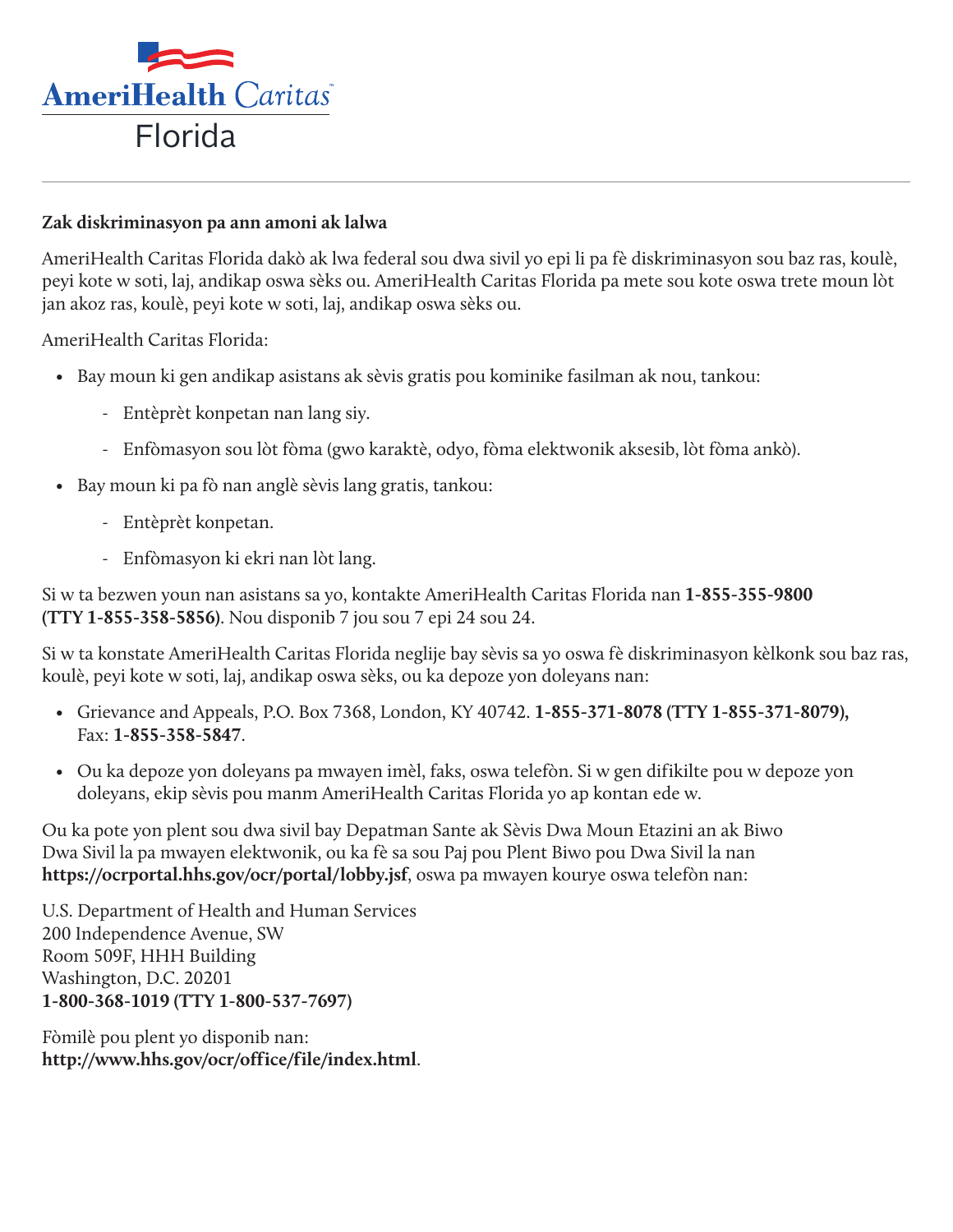English: This information is available for free in other languages. Please contact our customer service number at **1-855-355-9800 (TTY 1-855-358-5856)**, 24 hours a day, seven days a week. If your primary language is not English, or to request auxiliary aids, assistance services are available to you, free of charge.

Spanish: Esta información está disponible en otros idiomas de forma gratuita. Póngase en contacto con nuestro número de servicios al cliente al **1-855-355-9800 (TTY 1-855-358-5856)**, las 24 horas del día, los siete días de la semana. Si su idioma principal no es el inglés, o necesita solicitar ayudas auxiliares, hay servicios de asistencia a su disposición de forma gratuita.

Haitian Creole: Enfòmasyon sa yo disponib gratis nan lòt lang. Tanpri kontakte ekip sèvis kliyan nou an nan **1-855-355-9800 (TTY 1-855-358-5856)**, 24 è sou 24, sèt jou sou sèt. Si anglè pa lang manman w oswa si w ta renmen mande yon èd konplemantè, ou ka resevwa sèvis ki gratis pou ede w.

French: Ces informations sont disponibles gratuitement dans d'autres langues. Veuillez contacter notre équipe service clientèle au **1-855-355-9800 (TTY 1-855-358-5856)**, 24 heures sur 24, sept jours sur sept. Si l'anglais n'est pas votre langue maternelle ou si vous souhaitez demander une aide auxiliaire, des services d'aide sont gratuitement mis à votre disposition.

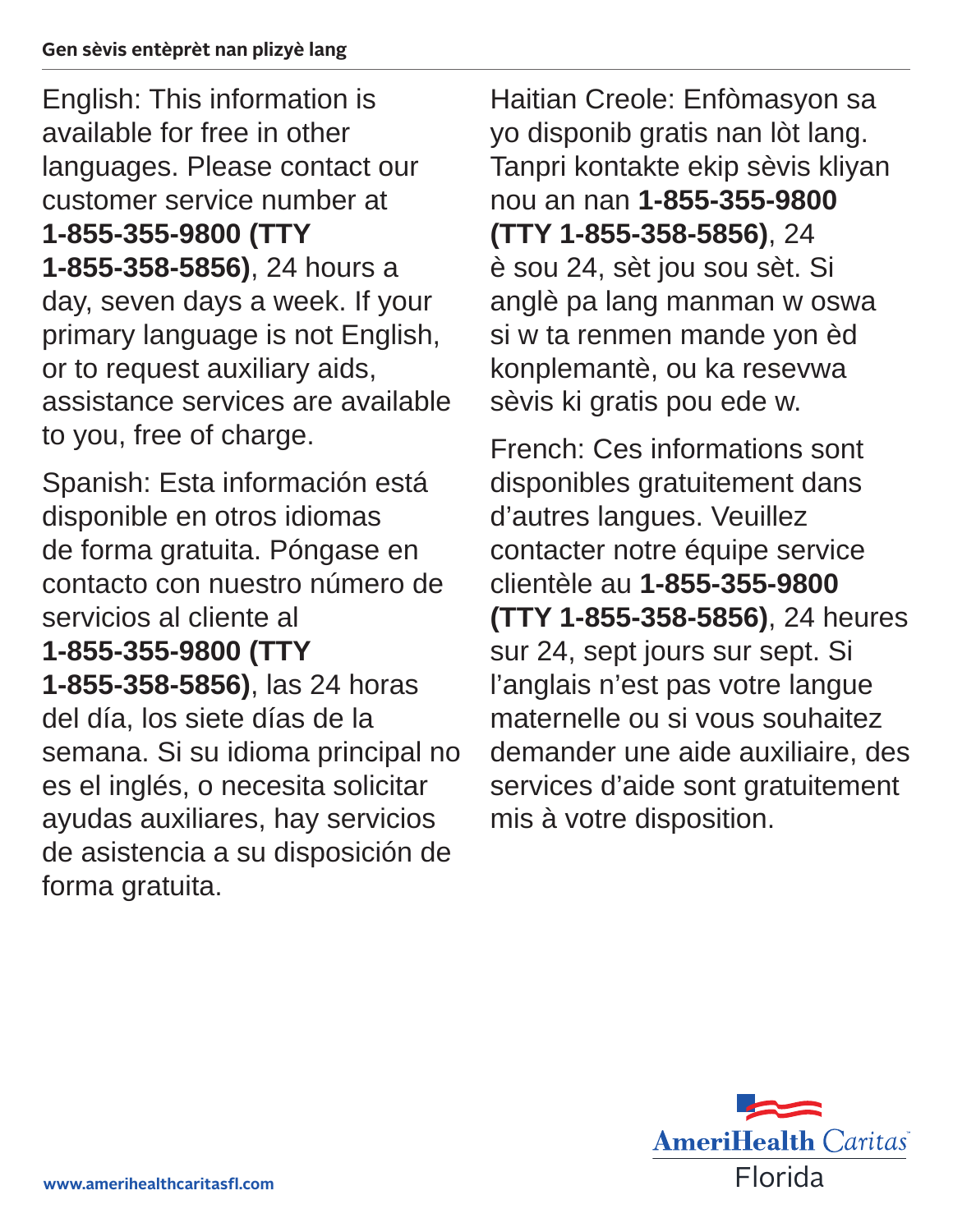Russian: Эта информация доступна бесплатно на других языках и в других форматах. Звоните в Отдел обслуживания клиентов по тел. **1-855-355-9800 (TTY 1-855-358-5856)** круглосуточно и без выходных. Если ваш родной язык не английский или вы хотели бы запросить дополнительную помощь, вы можете воспользоваться бесплатными услугами перевода.

Italian: Queste informazioni sono disponibili gratuitamente in altre lingue. Chiamate il nostro sevizio clienti al numero **1-855-355-9800 (TTY 1-855-358-5856)**

24 ore al giorno, sette giorni su sette. Se la vostra prima lingua non è l'inglese, o per richiedere attrezzature di supporto sensoriale, sono disponibili servizi d'assistenza, gratuitamente.

Vietnamese: Thông tin này có sẵn miễn phí ở các ngôn ngữ khác. Vui lòng liên lạc bộ phận dịch vụ khách hàng của chúng tôi theo số **1-855-355-9800 (TTY 1-855-358-5856)**, 24 giờ một ngày, bảy ngày trong tuần. Nếu ngôn ngữ chính của quý vị không phải là tiếng Anh, hoặc để yêu cầu các thiết bị trợ giúp bổ sung, thì quý vị có thể sử dụng miễn phí các dịch vụ hỗ trợ.

Portuguese: Estas informações estão disponíveis gratuitamente em outros idiomas. Por favor, entre em contato com o nosso serviço de atendimento ao cliente pelo número **1-855-355-9800 (TTY 1-855-358-5856)**, 24 horas por dia, sete dias por semana. Se o seu idioma principal não for o inglês, ou se você precisar solicitar recursos auxiliares para deficientes, os serviços de assistência estão disponíveis gratuitamente para você.

Chinese Mandarin: 这些信息还免费以其他语 言提供。请随时联系我们的客户服务电话 **1-855-355-9800 (TTY 1-855-358-5856)**, 该电话每周 7 天、每天 24 小时全天候提供服务。 如果您的母语不是英语,或者需要请求辅助设备, 您可以免费获得援助服务。

Chinese Cantonese: 這份資訊還免費以其他語 言提供。請隨時聯絡我們的客戶服務電話 **1-855-355-9800 (TTY 1-855-358-5856)**, 該電話每周 7 天、每天 24 小時全天候提供服務。 如果您的母語不是英語,或者需要請求輔助設備, 您可以免費獲得援助服務。

Tagalog: Makukuha nang libre ang impormasyong ito sa mga iba pang wika. Mangyaring makipag-ugnay sa numero ng customer service sa **1-855-355-9800 (TTY 1-855-358-5856)**, 24 na oras sa isang araw, pitong araw sa isang linggo. Kung hindi Ingles ang inyong pangunahing wika, o upang humiling ng mga kagamitang pantulong, may matatanggap kayong libreng serbisyo sa pagsasalin sa wika.

Arabic:

يمكنك الحصول على هذه المعلومات بلغات أخرى مجانًا. لطلب مساعدات وخدمات إضافية يُرجى الاتصال بخدمة العملاء على الرقم ،**)TTY 1-855-358-5856( 1-855-355-9800** على مدار 24 ساعة في اليوم، سبعة أيام في الأسبوع. تتوفر لك خدمات لغوية مجانية إذا كانت لغتك األساسية ليست اإلنجليزية أو إذا طلبت

مساعدات إضافية.